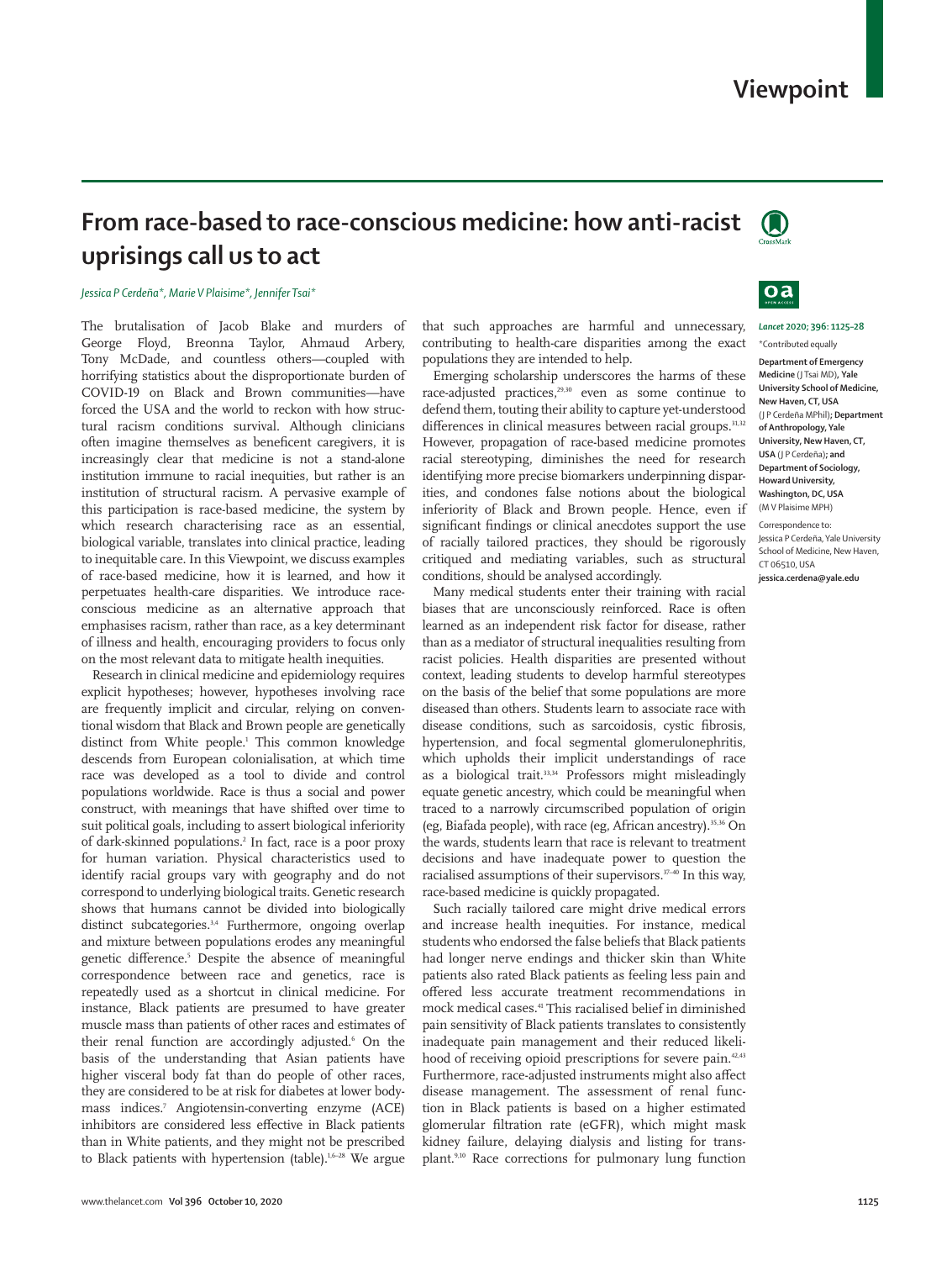|                                                                                                                                                                                                                                                                                                                                                                                                                                                                                                                                                                                              | How race is used                                                                                                           | Rationale for race-based<br>management                                                                                                                                                                | <b>Potential harm</b>                                                                                                                                                    | Race-conscious approach                                                                                                                                                                                                                                                           |
|----------------------------------------------------------------------------------------------------------------------------------------------------------------------------------------------------------------------------------------------------------------------------------------------------------------------------------------------------------------------------------------------------------------------------------------------------------------------------------------------------------------------------------------------------------------------------------------------|----------------------------------------------------------------------------------------------------------------------------|-------------------------------------------------------------------------------------------------------------------------------------------------------------------------------------------------------|--------------------------------------------------------------------------------------------------------------------------------------------------------------------------|-----------------------------------------------------------------------------------------------------------------------------------------------------------------------------------------------------------------------------------------------------------------------------------|
| eGFR <sup>6</sup>                                                                                                                                                                                                                                                                                                                                                                                                                                                                                                                                                                            | eGFR for Black patients is<br>multiplied by 1.16-1.21 the<br>eGFR for White patients,<br>depending on the equation<br>used | Black patients are presumed to<br>have higher muscle mass and<br>creatinine generation rate than<br>patients of other races                                                                           | Black patients might experience<br>delayed dialysis and transplant<br>referral <sup>8,9</sup>                                                                            | Use eGFR equations that do not<br>adjust for race (eq, CKD-EPI<br>Cystatin C). <sup>10</sup>                                                                                                                                                                                      |
| <b>BMI</b> risk for<br>diabetes <sup>7</sup>                                                                                                                                                                                                                                                                                                                                                                                                                                                                                                                                                 | Asian patients considered at<br>risk for diabetes at BMI ≥23 vs<br>25 for patients of other races                          | Asian patients are presumed to<br>develop more visceral than<br>peripheral adiposity than patients<br>of other races at similar BMI levels,<br>increasing risk for insulin<br>resistance <sup>7</sup> | Asian patients screened for<br>diabetes despite absence of other<br>risk factors might experience<br>increased stigma and distrust of<br>medical providers <sup>11</sup> | Screen patients with lower BMIs<br>on the basis of indications of<br>increased body fat (eq, body<br>roundness, <sup>12</sup> body fat percentage),<br>not based on race                                                                                                          |
| FRAX <sup>13</sup>                                                                                                                                                                                                                                                                                                                                                                                                                                                                                                                                                                           | Probability of fracture is<br>adjusted according to<br>geography or minority status,<br>or both                            | Different geographical and ethnic<br>minority populations are<br>presumed to have varied relative<br>risks for fracture on the basis of<br>epidemiological data                                       | Some populations, including<br>Black women, might be less likely<br>to be screened for osteoporosis<br>than other populations <sup>14</sup>                              | Screen patients for osteoporosis<br>on the basis of clinical risk criteria,<br>rather than race; counteract<br>existing biases that place Black<br>patients at risk because of racial<br>essentialist beliefs about variation<br>in bone density <sup>15</sup>                    |
| PFT <sup>16</sup>                                                                                                                                                                                                                                                                                                                                                                                                                                                                                                                                                                            | Reference values for<br>pulmonary function are<br>adjusted for race and ethnicity                                          | Racial and ethnic minority groups<br>are presumed to have varied lung<br>function on the basis of<br>epidemiological data                                                                             | Black patients might experience<br>increased difficulty obtaining<br>disability support for pulmonary<br>disease <sup>17</sup>                                           | Use unadjusted measures of lung<br>function for all patients;<br>counteract existing biases that<br>harm Black patients because of<br>racial essentialist beliefs about<br>variation in lung capacity <sup>18</sup>                                                               |
| JNC <sub>8</sub><br>Hypertension<br>Guidelines <sup>19</sup>                                                                                                                                                                                                                                                                                                                                                                                                                                                                                                                                 | Treatment algorithm provides<br>alternate pathways for Black<br>and non-Black patients                                     | ACE-inhibitor use associated with<br>higher risk of stroke and poorer<br>control of blood pressure in Black<br>patients than in patients of other<br>races                                            | Black patients might be less likely<br>to achieve hypertension control<br>and require multiple<br>antihypertensive agents <sup>20</sup>                                  | Consider all antihypertensive<br>options for blood pressure control<br>in Black patients; adjust as needed<br>to achieve goals and manage<br>adverse effects                                                                                                                      |
| Paediatric UTI<br>diagnosis <sup>21</sup>                                                                                                                                                                                                                                                                                                                                                                                                                                                                                                                                                    | White race in girls and non-<br>Black race in boys are<br>considered independent risk<br>factors for UTI                   | Study of febrile children in the<br>emergency department found<br>highest prevalence of UTI among<br>White girls and non-Black boys <sup>22</sup>                                                     | Experimental data suggests that<br>these quidelines could affect<br>management of UTI by race <sup>23</sup>                                                              | Treat UTI in children on the basis<br>of clinical presentation, regardless<br>of race                                                                                                                                                                                             |
| <b>ASCVD</b> risk<br>estimation                                                                                                                                                                                                                                                                                                                                                                                                                                                                                                                                                              | Race-specific equations<br>included to estimate ASCVD<br>risk                                                              | ASCVD events higher for Black<br>patients than patients of other<br>races with otherwise equivalent<br>risk burden <sup>24</sup>                                                                      | Black patients might experience<br>more adverse effects from<br>recommended statin therapy,<br>including persistent muscle<br>damage <sup>25</sup>                       | Recommend preventive therapy<br>on the basis of clinical metrics and<br>comorbidities; consider pathways<br>by which structural racism might<br>increase cardiovascular risk among<br>Black patients and promote<br>resources to reduce racial stress<br>and trauma <sup>26</sup> |
| Eltrombopag<br>dosing                                                                                                                                                                                                                                                                                                                                                                                                                                                                                                                                                                        | East Asian patients receive half<br>the starting dose compared<br>with non-east Asian patients                             | Limited pharmacokinetic studies<br>suggest reduced metabolism of<br>eltrombopag in patients of East<br>Asian descent <sup>27</sup>                                                                    | Some East Asian patients might<br>receive inappropriate dosing <sup>28</sup>                                                                                             | Initiate same starting dose for all<br>patients, regardless of race, and<br>adjust as needed on the basis of<br>platelet response                                                                                                                                                 |
| Examples of race-based medicine were chosen to represent multiple racial groups (eg, White, Black, Asian) and domains in which race is essentialised as biological<br>(eg, pharmacokinetics, bone density, lung capacity). ACE=angiotensin-converting enzyme. ASCVD=atherosclerotic cardiovascular disease. BMI=body-mass index.<br>CKD-EPI=Chronic Kidney Disease Epidemiologic Collaboration equation. eGFR=estimated glomerular filtration rate. FRAX=fracture risk assessment score. JNC 8=Eighth Joint<br>National Committee. PFT=pulmonary function test. UTI=urinary tract infection. |                                                                                                                            |                                                                                                                                                                                                       |                                                                                                                                                                          |                                                                                                                                                                                                                                                                                   |

*Table:* **Examples of race-based medicine, the potential harm to patients, and race-conscious alternatives**

tests also reduce the likelihood that Black patients can obtain disability support for their lung disease.<sup>18</sup> These examples show the necessity of transitioning from a racebased system of clinical care to race-conscious practice. Adopting the language of race-conscious policy, we accordingly provide the following recommendations for race-conscious medicine.

First, racist, racially tailored practices that propagate inequity should be avoided. Race should not be used to make inferences about physiological function in clinical practice. Race-adjusted tools should be abandoned or replaced with more precise analytics than currently used. For instance, the health systems of the University of Washington, the University of California San Francisco, the Beth Israel Deaconess, and the Vanderbilt University eliminated the race-correction for eGFR. Clinical teams should reconsider the use of race in the opening sentence of an encounter note and instead consider including relevant indicators of structural vulnerability (eg, Spanishspeaking woman aged 41 years instead of Black woman aged 41 years). Race should be used to assess for experiences of discrimination and refer to affinity-based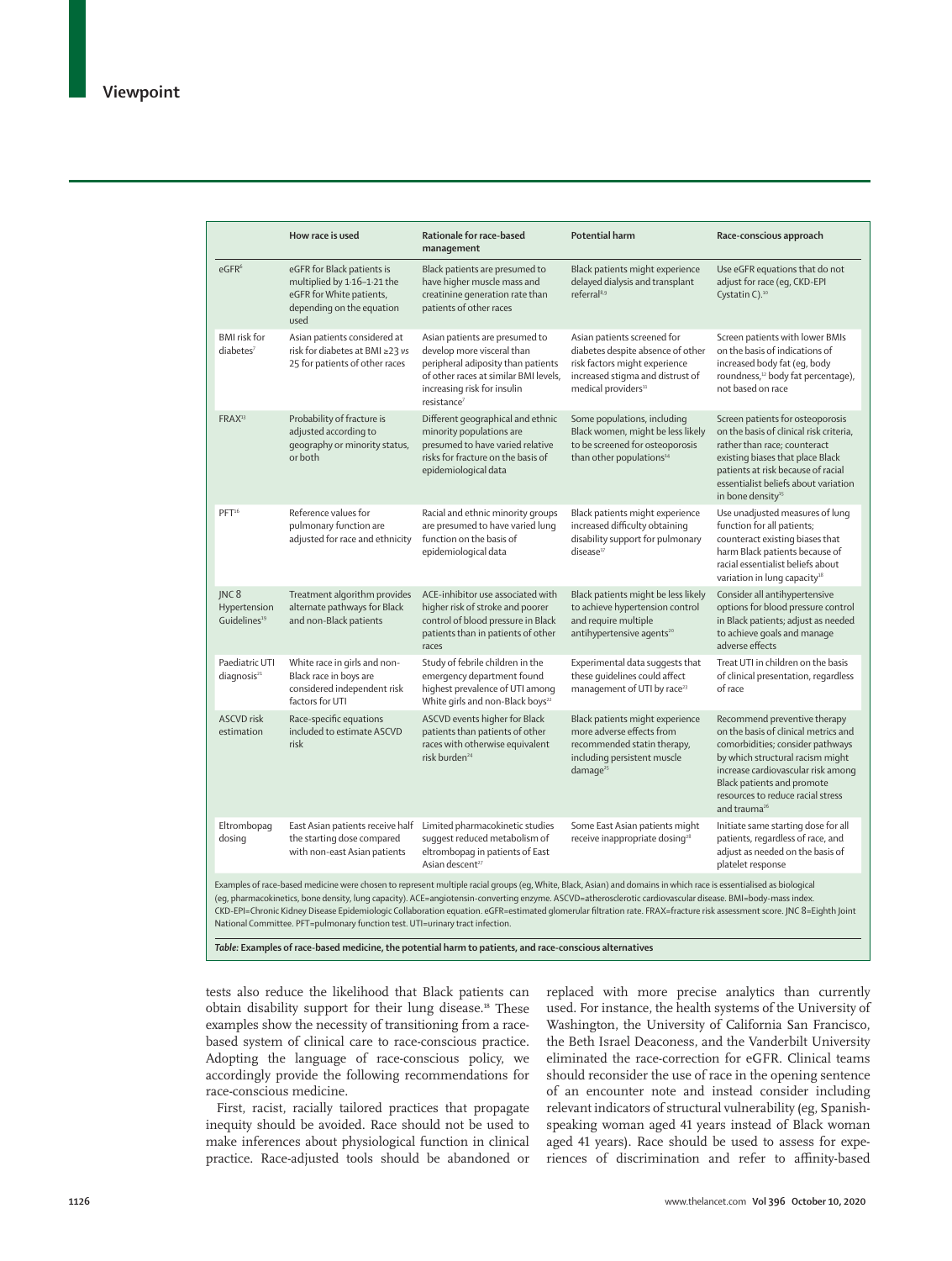

### *Figure:* **How race-based medicine leads to racial health inequities**

An alternative approach to race-conscious medicine; defined as medical practice and pedagogy that accounts for how structural racism determines illness and health.

support services. Second, it should be taught that racial health disparities are a consequence of structural racism. Beginning in preclinical education, racial disparities in disease should be explained within the framework of the structural determinants of health, defining race as a social and power construct. Awareness of institutional inequities as a root cause of ongoing racial injustice promotes structural competency in clinical practice.<sup>44</sup> In addition, phenotypic race should be distinguished from genetic ancestry and students should be discouraged from narrowing differential diagnoses and management on the basis of perceived race. Third, resolutions denouncing race-based medicine across clinical leadership should be adopted. Effective action to eradicate race-based medicine will require cooperation across clinical leadership, including those professional societies responsible for setting practitioner standards. Societies for health-care practitioners should consider resolutions denouncing the use of race-based medicine in their trainings, guidelines, and other publications, and require that race be explicitly characterised as a social and power construct when describing disease risk factors. Black, Indigenous, and other people of colour should be included in (and rewarded for their contributions to) decision making processes to reform disease management guidelines.<sup>45</sup> Some forward-thinking societies have already made strides to advance such resolutions. Finally, clinical research should be used to examine structural barriers, rather than using race as a proxy for biology. Clinical journals should include in their publication guidelines instructions to avoid the use of race as a proxy for biological variables, such as genetics, pharmacokinetics, and metabolism. Hypotheses using racial labels should make the authors' definition and operationalisation of race explicit. Additionally, structural barriers to health that overlap with race should be considered, including socioeconomic status, discrimination, transportation, environmental exposures, criminal history, documentation

status, English proficiency, and neighbourhood violence. Models and measures of structural racism that account for policy influences can be developed and used to assess health impacts, rather than solely including race as an independent variable.<sup>46-48</sup>

Our multi-pronged, race-conscious approach seeks to reform race-based medicine across clinical practice, education, leadership, and research (figure). These recommendations aim to promote conscious, anti-racist practices over unchecked assumptions that uphold racial hierarchies.49 In doing so, medicine can make substantial strides toward achieving health equity.

Health care is merely one institution plagued by structural racism: a comprehensive antidote to racial health disparities will require collaboration across sectors of housing, education, transportation, criminal justice, and environmental justice. We should encourage health-care practitioners to leverage their cultural capital to advocate for antiracist policies. Through conscious effort and collaboration, health-care providers can work towards racial equity within and beyond the walls of examination rooms.

#### **Contributors**

JPC and MVP conceived the idea of this Viewpoint and prepared the original manuscript draft. JT contributed to manuscript revision. JPC prepared the final version of the manuscript with input from MVP and JT.

# **Declaration of interests**

We declare no competing interests.

## **Acknowledgments**

JPC and MVP are supported by the Robert Wood Johnson Health Policy Research Scholars Program. JPC is supported by the National Institutes of Health Medical Scientist Training Program Grant T32GM13665.

#### **References**

- 1 Kaufman JS, Cooper RS. In search of the hypothesis. *Public Health Rep* 1995; **110:** 662–66.
- 2 Roberts D. Fatal invention: how science, politics, and big business re-create race in the twenty-first century. New York and London: The New Press, 2011.